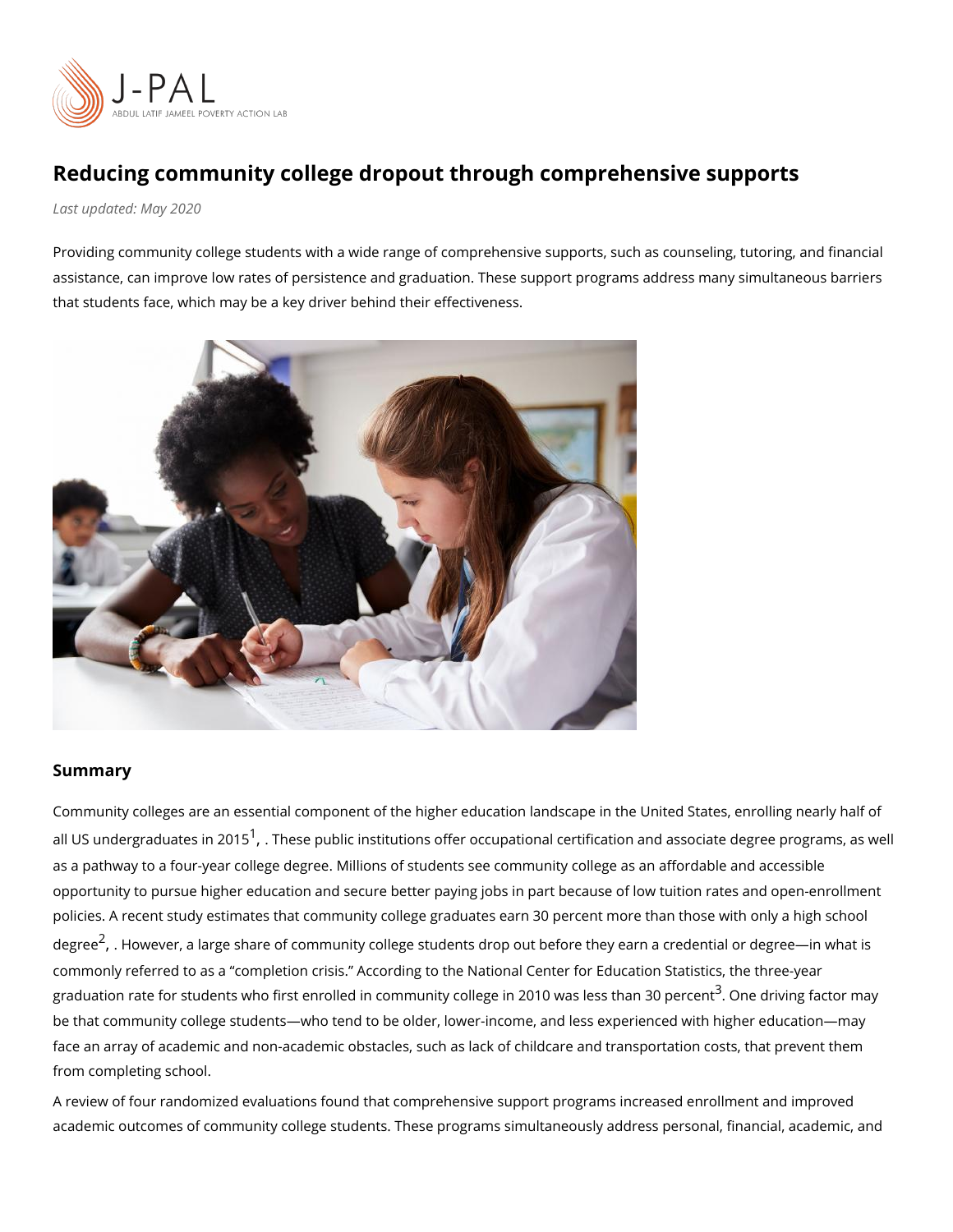professional barriers to degree completion. Increasingly, policymakers at the highest leve solutions to address the completion crisis. In the summer of 2019, the FINISH Act was int this bi-partisan legislation would support innovative, evidence-based approaches that im of postsecondary education for Gailvesntutdheenps sitive results of these evaluations, comprehen may be an effective, though expensive, solution to the completion crisis. Further work sho similar models in a more cost-effective way.

## Supporting evidence

Providing comprehensive support services to community college students has been shown enrolled, and in some cases, improved gFeduation remembessive support programs have recent evaluated across the United States: Accelerated Study in Associate Programs (ASAP) ope (CUNY) and replicated in community colleges in Ohio; Stay the Course (STC) developed b provider in Fort Worth, Texas; and One Million Degrees (OMD) developed by a Chicago-ba York City, ASAP increased enrollment during the majority of academic sessions and nearly to the control group. By the end of the three-year study period, 40 percent of students ra had earned a degree, compared with 22 perce[n7t].off hineecontino communum ity colleges th[en](#page-4-0) replication ASAP program with similar increases in persistence in school[,](#page-4-0) credif 64 cd am Cullactagno, and g students in the OMD program were about 5 percentage points more likely to be enrolled in baseline of 67 percent enrollment (a 7 percent increase). In the spring, OMD students we to be enrolled from a baseline of 60 percent enroll[me](#page-4-0)nt interent end worth[,](#page-4-0) in tudents invited to in STC were approximately 6 percentage points more likely to be enrolled in school after from a baseline of 44 percent. Students who actually participated in STC were more than six semesters. STC also led to a large increase in graduation rates for women who partici on graduation rate[s](#page-4-0) 4 . B R enseenarchers are continuing to follow-up with OMD and STC particip impacts on enrollment, graduation rates, and earnings.

These comprehensive support programs share several key components including personali counselor. Community college students tend to be older, lower-income, and less experienced with higher education. a variety of financial, personal, and professional barriers to completing their studies. Eaq with case managers or counselors that provided personalized support tailored to meet the Additionally, the case managers had relatively small caseloads compared to the national i students per ad Tibsor small caseloads allowed counselors to provide more targeted, individe also offered students some form of financial assistance, academic support, and referrals and personal issues arose. The table below details the specific components of each interv

|          | Programs (ASAP)                     |             | Accelerated Study in Associ@hee Million Degrees (OMD)Stay the Course (STC) |
|----------|-------------------------------------|-------------|----------------------------------------------------------------------------|
| Location | New York, NY                        | Chicago, IL | Fort Worth, TX                                                             |
|          | Differences in the Ohio replication |             |                                                                            |
|          | model are in italics                |             |                                                                            |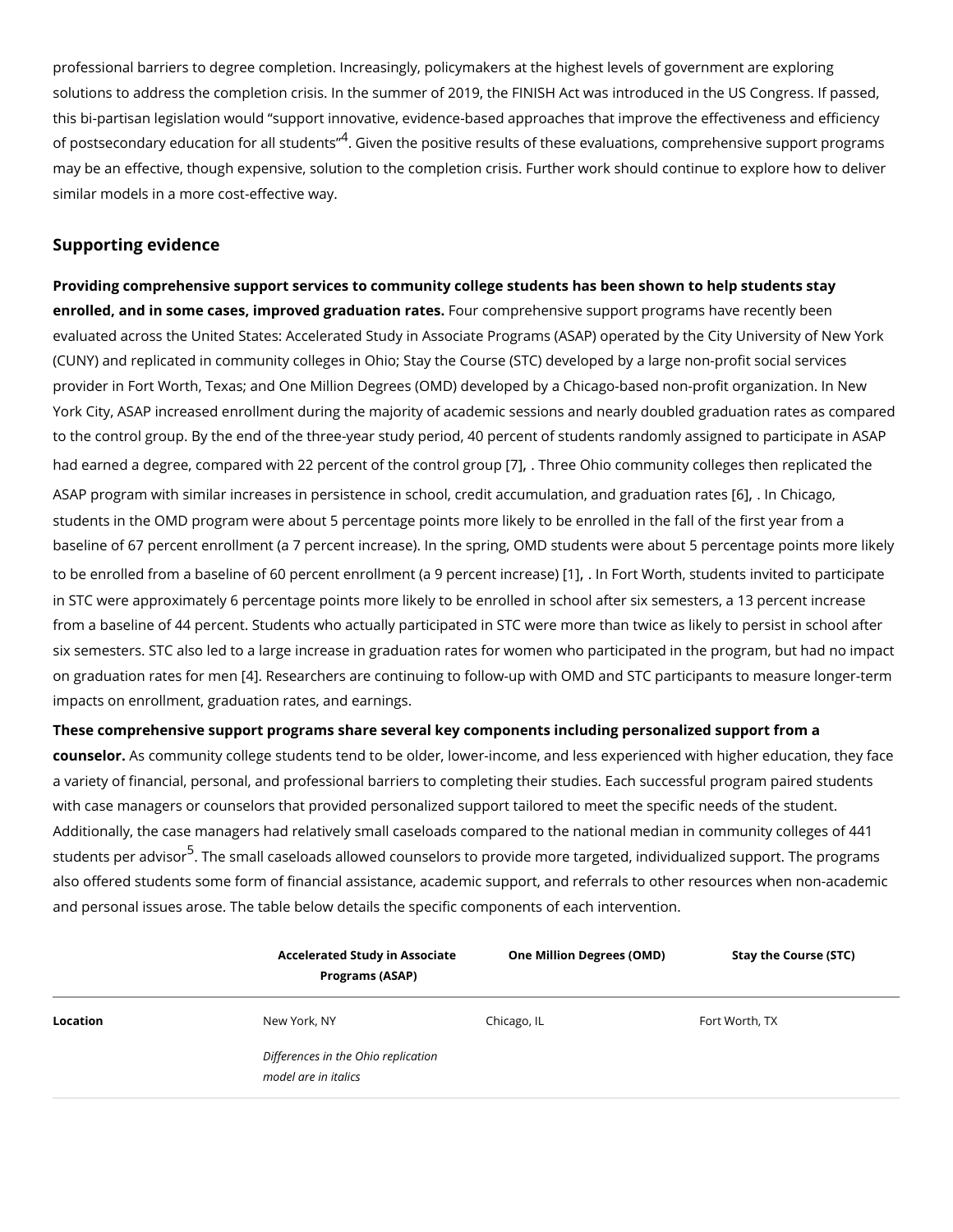|                                   | <b>Accelerated Study in Associate</b>                                                                                                                                          | <b>One Million Degrees (OMD)</b>                                                                                                                  | <b>Stay the Course (STC)</b>                                                                                                                                |
|-----------------------------------|--------------------------------------------------------------------------------------------------------------------------------------------------------------------------------|---------------------------------------------------------------------------------------------------------------------------------------------------|-------------------------------------------------------------------------------------------------------------------------------------------------------------|
|                                   | Programs (ASAP)                                                                                                                                                                |                                                                                                                                                   |                                                                                                                                                             |
| <b>Financial assistance</b>       | Financial supports totaling US\$1,128<br>per year in the form of free textbooks,<br>transit cards, and tuition waivers as<br>needed                                            | Annual performance-based stipends<br>of up to US\$1000                                                                                            | Emergency financial assistance of<br>up to US\$500 a semester, capped<br>at US\$1,500                                                                       |
|                                   | In the Ohio replication, participants<br>received a \$50 monthly gas or grocery<br>gift card instead of transit cards.<br>Financial supports totaled to US\$1,635<br>per year. |                                                                                                                                                   |                                                                                                                                                             |
| Personalized case management      | Comprehensive coaching from a<br>dedicated adviser and career<br>information from a dedicated career<br>and employment services staff<br>member                                | Academic and personal advising<br>from program coordinators; career<br>mentorship from local professionals                                        | Intensive case management,<br>involving, coaching, mentoring,<br>and referrals for all aspects of the<br>student's life; emphasis on in-<br>person meetings |
| <b>Referrals</b>                  |                                                                                                                                                                                | Referrals to existing support<br>systems within community college                                                                                 | Referrals to tutors, financial aid,<br>childcare services, government<br>programs and benefits, and other<br>relevant services                              |
| <b>Student to counselor ratio</b> | Between 60:1 and 80:1<br>Less than 125:1 in Ohio replication                                                                                                                   | Between 50:1 and 65:1                                                                                                                             | 34:1                                                                                                                                                        |
| <b>Tutoring</b>                   | Dedicated tutoring services separate<br>from the usual college tutoring<br>services                                                                                            | Students are provided with tutors<br>and/or referred to existing<br>supports within the college                                                   | Referrals to tutoring                                                                                                                                       |
| <b>Participant requirements</b>   | Enroll in school full-time<br>Meet with advisor twice a month<br>Enroll in ASAP seminar which covered                                                                          | Enroll in school full-time<br>Be pursuing first degree or<br>advanced certificate                                                                 | Enroll in at least nine credits per<br>semester and maintain a 2.0 GPA<br>to be eligible to receive<br>emergency financial assistance                       |
|                                   | topics such as goalsetting, study skills,<br>and academic planning                                                                                                             | Have at least a year left in program<br>of study                                                                                                  |                                                                                                                                                             |
|                                   | Attend tutoring if enrolled in a<br>developmental (remedial) course(s) or<br>identified by faculty member or<br>advisor as needing additional                                  | Meet with program coordinator on<br>regular basis and attend monthly<br>professional development seminars<br>Attend tutoring if earning less than |                                                                                                                                                             |
|                                   | academic support                                                                                                                                                               | a C grade in any course or enrolled<br>in a developmental (remedial)<br>course(s)                                                                 |                                                                                                                                                             |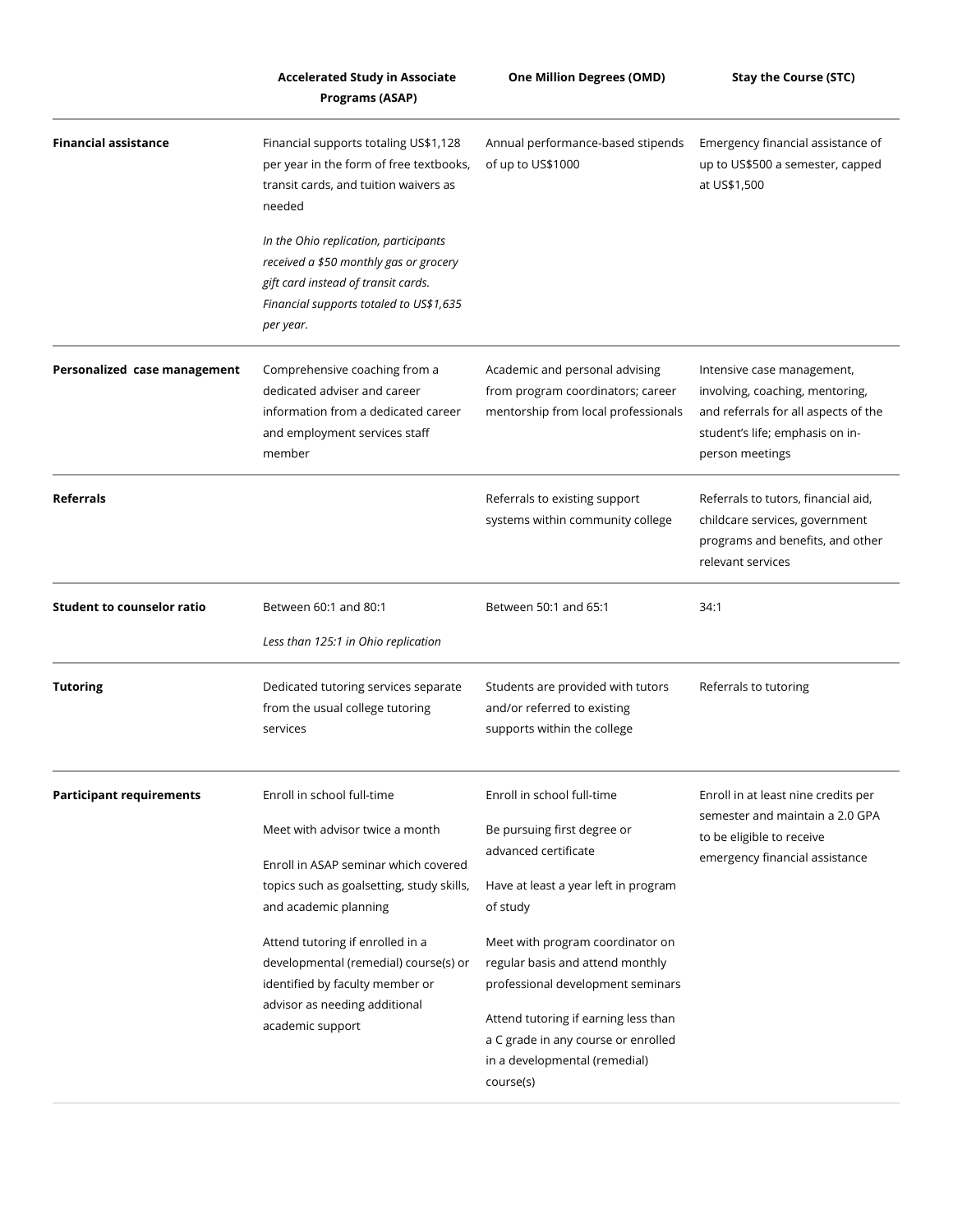The comprehensive nature of these support programs, which address many barriers at onc  $b$ ehind their effecti $\bar{v}$ endeatse, no single randomized evaluation has tested each individual component in comparison to the individual component in component in comparison to the individual component in component in the full comprehensive program. However, evaluations that tested isolated, light-touch int one of the components discussed above, have not been found to be effective in reducing a For example, in two contexts, financial assistance alone did not improve outcomes. In For outcomes of students who participated in the Stay the Course (STC) program, which included comprehensive mento emergency financial assistance (EFA), to students who had access to EFA only. EFA did n recipients, suggesting that financial assistance alone may not be sufficient to [\[5](#page-4-0)]  $\phi$  . . . . . . Relatedly, a campus-based aid program for low-income students at a highly selective, pub improve progress, performance, or school completion when students received financial as program supplemented financial assistance with non-financial supports (e.g., peer and faculty students were more likely to meet credit accumulation benchmarks toward timely graduation comparable students not participati[ng](#page-4-0)].inAdhdetiporroaglig mother interventions explicitly focused academic barriers of community college students, such as remedial education programs, h effects on degree atiainment

That said, there is evidence to suggest that personalized case management could be a ke randomized evaluation of an individualized student coaching program showed that coached institutions were more likely to continue to attend university than their non-coached peer one year after coach[i2h] bend belse programs[,](#page-4-0) counselors had relatively small caseloads tha community college advisors which allowed them to build strong personal relationships wit individualized support. Additionally, these professionals were orientated toward social wo academic counseling. These workers may be better-equipped to support stu<sup>d</sup> ants facing no

Community college students often face challenges outside of school that prevent them fro The effectiveness of comprehensive support programs in reducing community college drop addressing the multiple barriers students face, not just the academic barriers. While the support programs are an effective method of addressing the completion crisis, there is a which components of these programs, or combination of components, are the principle dri work should continue to explore how to deliver similar models in a more cost-effective way support programs offer a promising solution to reduce community college dropout.

Sector chair(s)

[Karthik Murali](https://www.povertyactionlab.org/person/muralidharan)dPhairiapn Oreopoulos Insight author(s)

Desmond Amuh

Abdul Latif Jameel Poverty Action Lab (J-PAL). 2019. Reducing Community College Dropo PAL Policy Insights. Last Modifiedt pFse:b/rdaryorlog0/2100.31485/pi.2593.2020